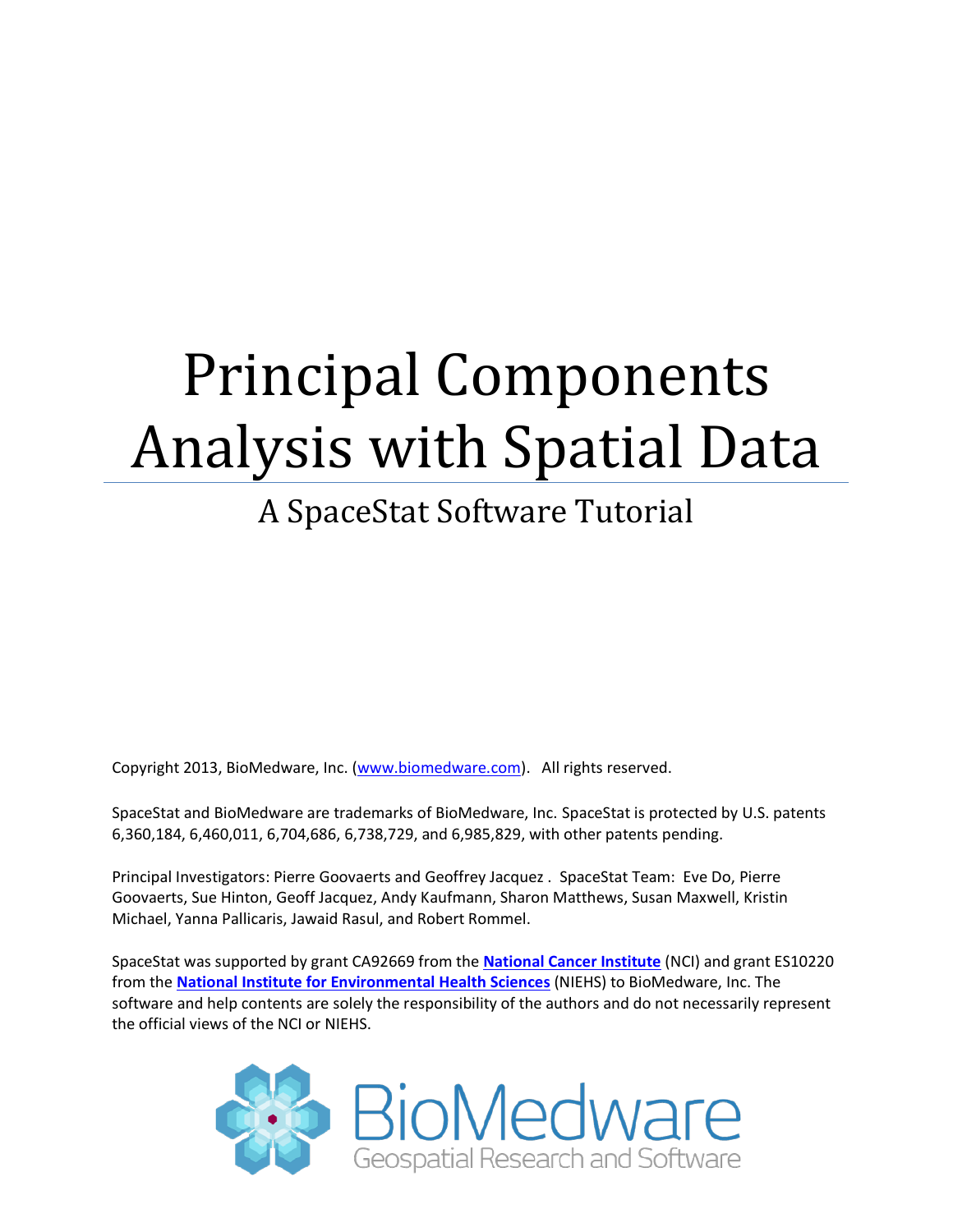#### **MATERIALS**

PCA Tutorial.SPT [SpaceStat project](http://www.biomedware.com/subdomains/biomed/files/tutorials/MixedModelRegressionPart2/AllCancerFemale.spt) 

#### **ESTIMATED TIME**

20 minutes

#### **OBJECTIVE**

This tutorial will undertake a Principal Components Analysis (PCA) of geographically distributed data in SpaceStat. The data are homeownership and socioeconomic data for the state of Michigan at the Census Tract level. You will undertake a PCA, project the results back into the geography, and interpret them.

#### **WHY PCA?**

PCA will allow you to construct orthogonal (e.g. independent) synthetic variables that are linear combinations of the predictors. This is useful for (1) identifying combinations of variables that best explain the variance in the data (2) reducing *dimensionality* so that fewer synthetic variables explain the observed variance, (3) defining suites of variables that may be functionally related. The synthetic variables are more commonly known as principal components, which are constructed as linear combinations of the original variables. The term "synthetic variable" makes explicit the idea that a common mechanism may be driving co-variation among the variables that load on the synthetic variables. We'll use "synthetic variable" and "principal component" interchangeably in this tutorial. Because the synthetic variables resulting from the PCA are orthogonal, they may be used as predictors in regression models without having to worry about colinearity. Hence when you have problems with many potential predictors PCA may be used both to reduce dimensionality and colinearity, resulting in more robust and simpler regression models. One problem with PCA is that, because they are constructed from observed variables, it can be difficult to interpret the synthetic variables.

#### **ASSUMPTIONS AND CAVEATS**

PCA assumes the variables analyzed are jointly normally distributed, and it is sensitive to the relative scaling of the original variables. When these assumptions are violated the resulting principal components may not be independent. For this reason variables to be analyzed are often centered to 0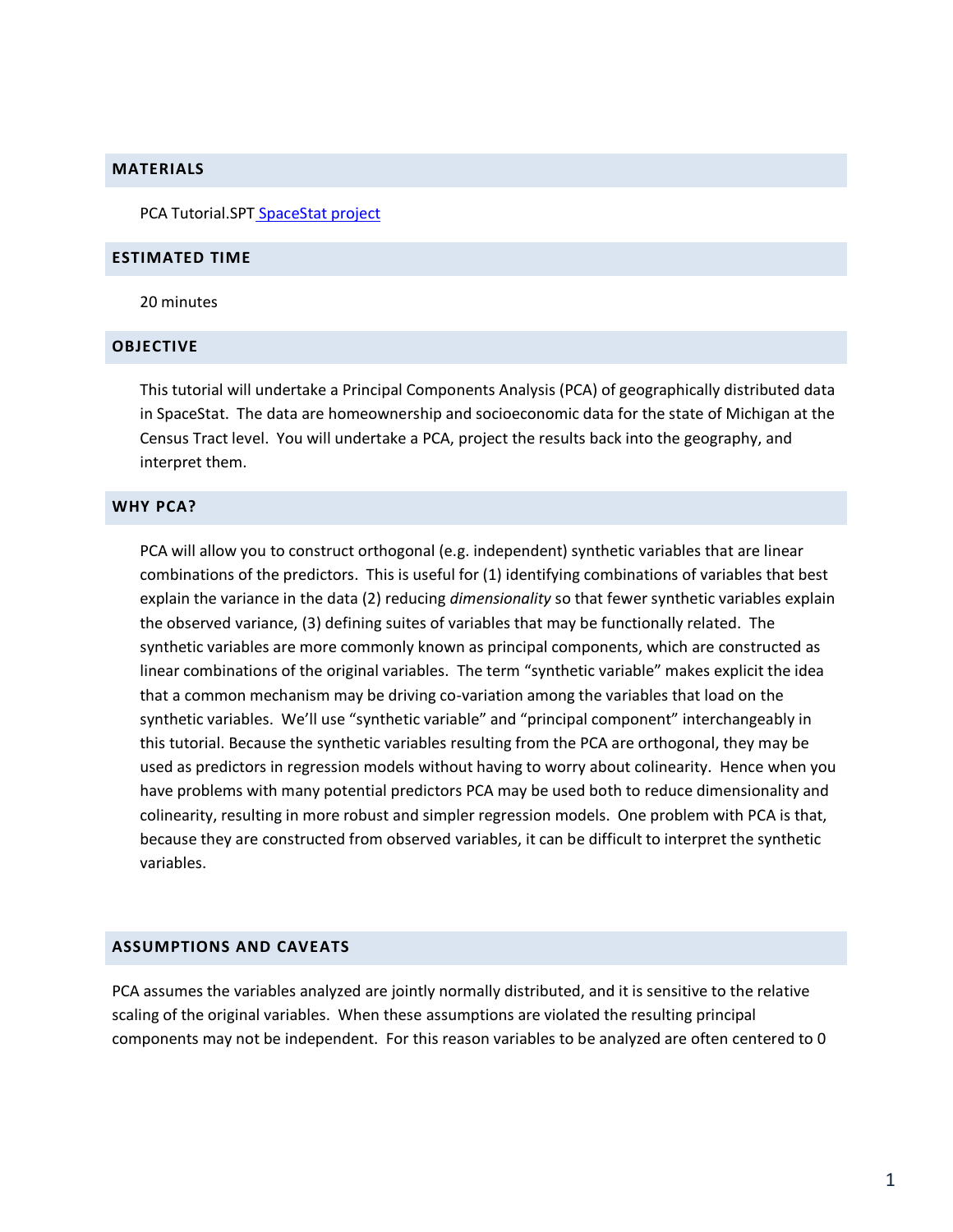and scaled by their variance, using a z-score transformation. If the variables are highly non-normal one can use the Normal score transform in SpaceStat.

In this example we skip the variable transformation step, but we do inspect the correlations among the principal components and find them to be independent. Usually you will want to transform the variables before analysis so that they are normally distributed.

#### **STEP 1: LOAD THE PROJECT**

To open this project, **go to File -> Open**, and then **browse to "PCA Tutorial"**. **Click the "OK" button** and the project will load. Look at the Datasets listed in the Data view. For this exercise, you are interested in constructing predictive models of median household unit value ("MedHUVal"). You have census variables describing socio-economic characteristics of the population in each census tract (e.g. Occupation, ethnicity, education, employment, and housing). You are concerned that some of these variables might be correlated; resulting in problems of multi-colinearity should they be incorporated into the regression model.

## **STEP 2: MAPS AND DESCRIPTIVE STATISTICS**

For this exercise focus your attention on the ethnicity variables PCT Asn, PCT Blk, PCT Hisp and PCT\_Wht, describing the percentage Asian, Black, Hispanic and White. Construct histograms and maps for each of these potential predictors, as well as MedHUVal. To create a map, **click on the Map button** on the toolbar (the one that looks like a globe) and **select your variable as the fill dataset**. To create a histogram, **click on the Histogram button** on the toolbar (the one that looks like a histogram) and **select your variable as the dataset**. Are these data time-dynamic?

You can create a map-histogram pair for each of the variables by arranging the respective map and histogram next to one another. Now use brush selection on the maps and on the histograms to obtain an understanding of geographic variability in each of the variables.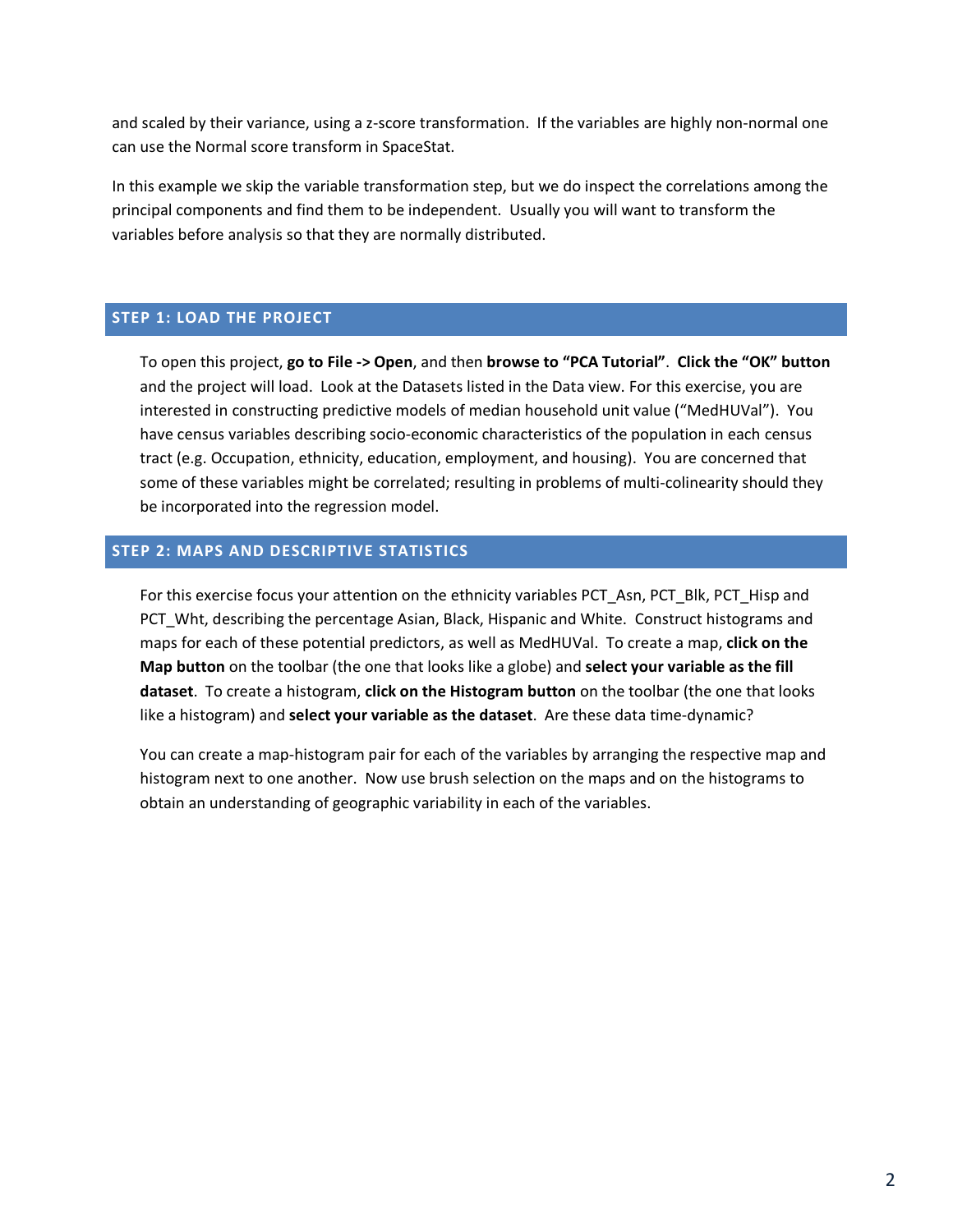

Brush-selecting on the map-histogram pair for MedHUVal

Use the maps and histograms to answer the following questions:

*What is the mean of the median housing prices in the upper peninsula of Michigan?*

*Where are the largest percentages of non-white populations found?* 

*Inspect the histograms. Are any of the distributions bimodal? What does a bimodal distribution of an ethnic population mean? What would these distributions look like should there be no racial segregation?*

# **STEP 3: PRINCIPAL COMPONENTS ANALYSIS**

Principal components analysis will transform a number of possibly correlated variables into a group of uncorrelated variables. The first principal component accounts for as much of the variability in the data as possible, and each succeeding component accounts for as much remaining variability as possible.

**Go to Methods -> Principal Components. Select "CT2000wFIPS" as your geography.** Then **click the "Create" button** to begin setting up the analysis. In this case, **select PCT\_Asn, PCT\_Black, PCT\_Hisp, PCT\_Wht** from the Available datasets. **Click the arrow that points to the right** to add each variable to the "PCA variables" box. **Change the PCA model name to a descriptive title** such as "PCA Ethnicity". Click the OK button to finalize your model.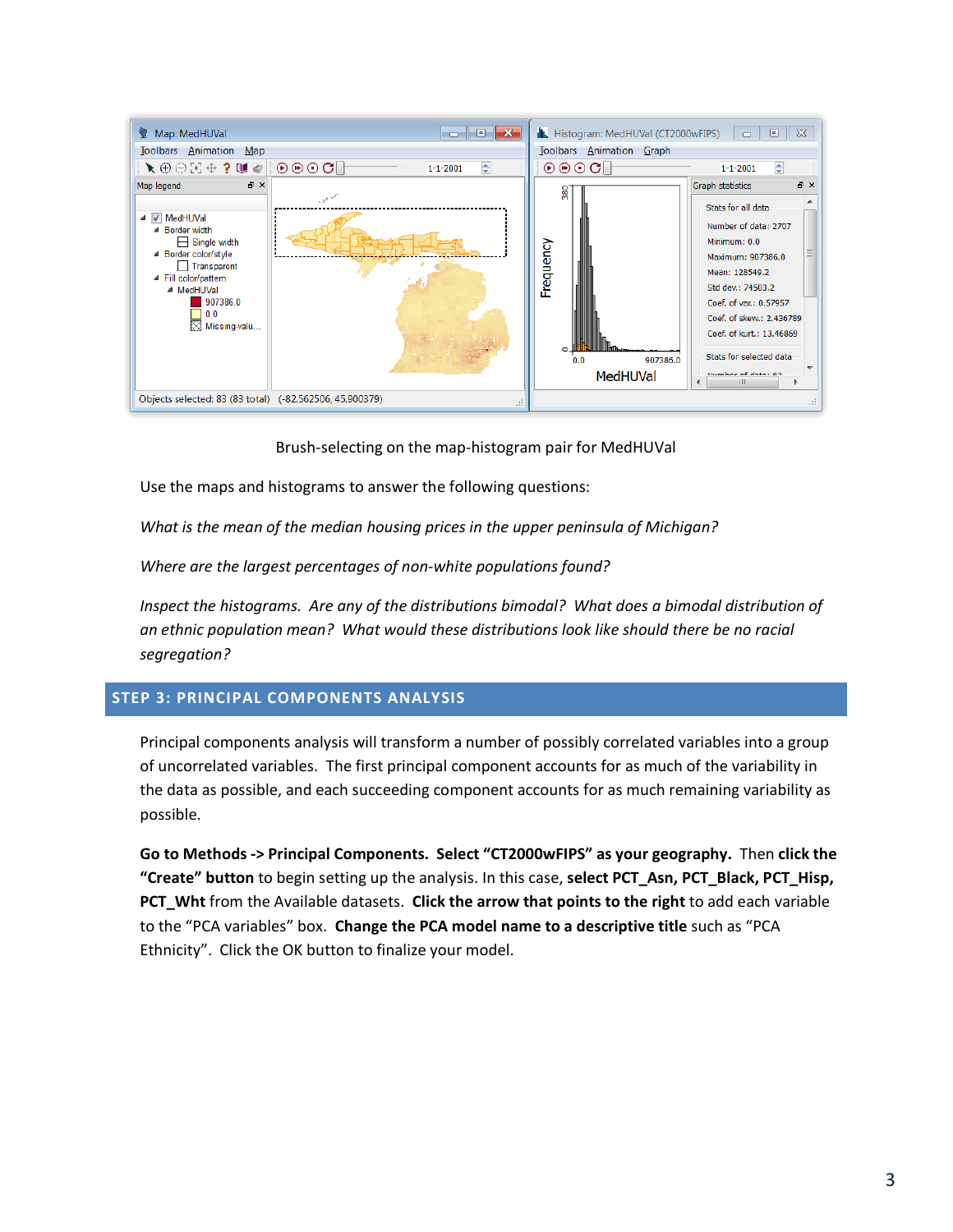| Define PCA model                                                                                                                             | $\mathbf x$                                         |  |  |  |  |  |
|----------------------------------------------------------------------------------------------------------------------------------------------|-----------------------------------------------------|--|--|--|--|--|
| Geography name: CT2000wFIPS                                                                                                                  |                                                     |  |  |  |  |  |
| PCA model name: PCA Ethnicity                                                                                                                |                                                     |  |  |  |  |  |
| Dataset selection                                                                                                                            |                                                     |  |  |  |  |  |
| Available datasets                                                                                                                           | <b>PCA</b> datasets                                 |  |  |  |  |  |
| ID<br>MedHHInc<br><b>MedHUVal</b><br>Occ_Mang<br>Occ_Pro<br>PCT_BachUp<br>PCT_HS_Dwn<br>PCT_Other<br>PCT Own<br>PCT_Rent<br><b>PCT Scoll</b> | PCT_Asn<br>▲<br>PCT_BIk<br>PCT_Hisp<br>Ξ<br>PCT_Wht |  |  |  |  |  |
| Help                                                                                                                                         | OK<br>Cancel                                        |  |  |  |  |  |

PCA model settings

**Click the 'Next' button** to proceed to the PCA settings tab. You can name the output folder where the Principal Components will appear and you have the ability to specify the time range over which the PCA will be run. This will create a PCA analysis with time-dynamic synthetic variables for each time period in which at least one of the variables values change. Our dataset is static, so only one PCA will be conducted. PCA may be calculated from the correlation matrix or from the variancecovariance matrix. The results should be almost identical. **Use the correlation matrix** in this case. **Press the 'Run' button** to start the analysis.

#### **STEP 4: CORRELATION COEFFICIENTS**

After the run is complete the principal components will appear in the 'Data view' under the folder name you chose. Maps of the first two components will be created, as well as various tables in the Log. The table of correlation coefficients is shown below: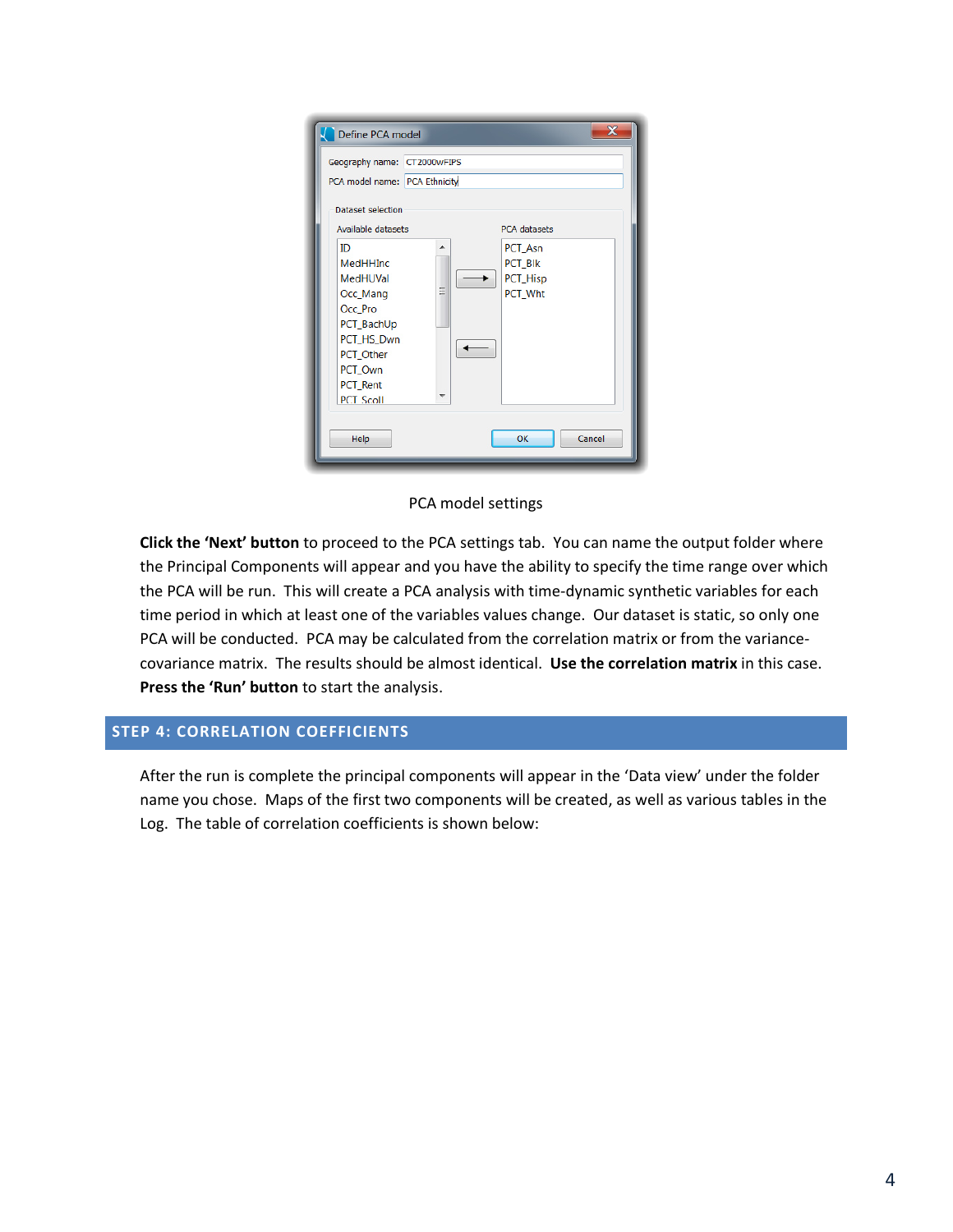| Variable | PCT_Asn    | PCT_Blk    | PCT_Hisp   | PCT_Wht    |
|----------|------------|------------|------------|------------|
| PCT_Asn  | 1.0        | $-0.1086$  | $-0.00436$ | $-0.02795$ |
| PCT_Blk  | $-0.1086$  | 1.0        | $-0.08354$ | $-0.96235$ |
| PCT_Hisp | $-0.00436$ | $-0.08354$ | 1.0        | $-0.14417$ |
| PCT_Wht  | $-0.02795$ | $-0.96235$ | $-0.14417$ | 1.0        |

We can use this table to interpret correlations among the variables. There is a strong negative correlation between PCT\_Wht and PCT\_Blk, meaning as the white population increases, the black population decreases. There's a weak positive correlation between PCT\_Wht and PCT\_Asn, and no correlation between PCT\_Wht and PCT\_Hisp. There is a weak negative correlation between PCT Asn and PCT\_Blk, and no correlation between PCT\_Asn and PCT\_Hisp. Finally, there is a weak negative correlation between PCT\_Blk and PCT\_Hisp.

# **STEP 5: PRINCIPAL COMPONENTS**

The next two tables in the log show the proportion of variance explained by the 4 principal components (this table is titled "Principal Components"), followed by the correlations between each principal component and the original variables (this table is titled "Eigenvectors of the Pearson correlation matrix".

| Index | Eigenvalue | Variance proportion | <b>Cumulative variance</b> |
|-------|------------|---------------------|----------------------------|
| 1     | 1.967635   | 0.491909            | 0.491909                   |
| 2     | 1.031624   | 0.257906            | 0.749815                   |
| 3     | 0.998554   | 0.249639            | 0.999454                   |
| 4     | 0.002186   | 0.000546            | 1.0                        |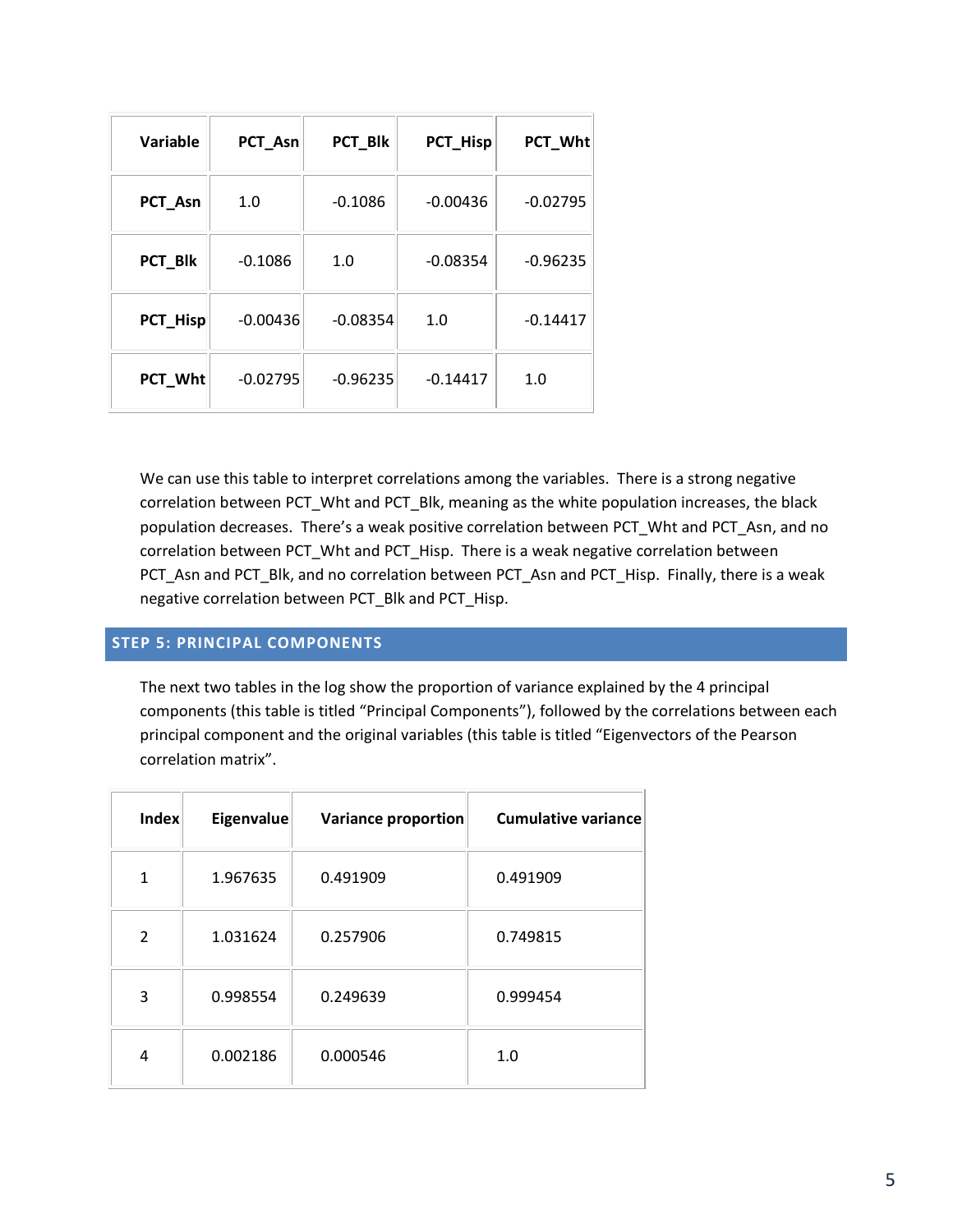The first row is for the first principal component, the second is for the second principal component and so on. There are four Eigenvalues presented, one for each principal component. These define the new orthogonal data space. The third column is the proportion of the variance the original variables that is explained by that principal component. For example, the first principal component (PC) explains 49% of the overall variance. The last column is the cumulative variance explained. Together, the first two synthetic variables explain almost 75% of the variance. But how are they constructed?

| <b>Variable</b> | $PC_1$     | $PC_2$     | PC <sub>3</sub> | PC <sub>4</sub> |
|-----------------|------------|------------|-----------------|-----------------|
| PCT_Asn         | 0.058904   | $-0.46713$ | $-0.87701$      | $-0.09574$      |
| PCT_BIk         | $-0.70463$ | 0.139023   | $-0.04558$      | $-0.69433$      |
| PCT_Hisp        | $-0.04458$ | $-0.86446$ | 0.474805        | $-0.15901$      |
| PCT_Wht         | 0.705721   | 0.123189   | 0.057688        | $-0.69531$      |

The above table shows the correlations between the variables and each of the principal components. You can use this to obtain an understanding of how the PC's are constructed. For example, the first principal component is correlated 0.7057 with PCT\_Wht and -0.7046 with PCT Blk. It thus has something to do with the presence of Whites and the absence of Blacks. The second PC is loaded most heavily by the absence of Hispanics and Asians.

#### **STEP 6: SCATTERPLOTS OF THE PRINCIPAL COMPONENTS**

You can create a scatterplot of the first two components. **Click the 'Scatterplot' button** on the toolbar. **Select 'Principal Component 1' from the X dataset dropdown** and **select 'Principal Component 2' from the Y dataset dropdown**. **Click the 'OK' button** to create the scatterplot.

This graphic often displays groupings within the data. A good way to tease out various structures within the data is to color the observations based on the values of one of the variables.

**Select Graph->Properties** at the top of the scatterplot. **Click the 'Point fill properties' tab** and **select PCT\_Blk** from the Datasets. **Choose Classified from the Color mode dropdown** and leave the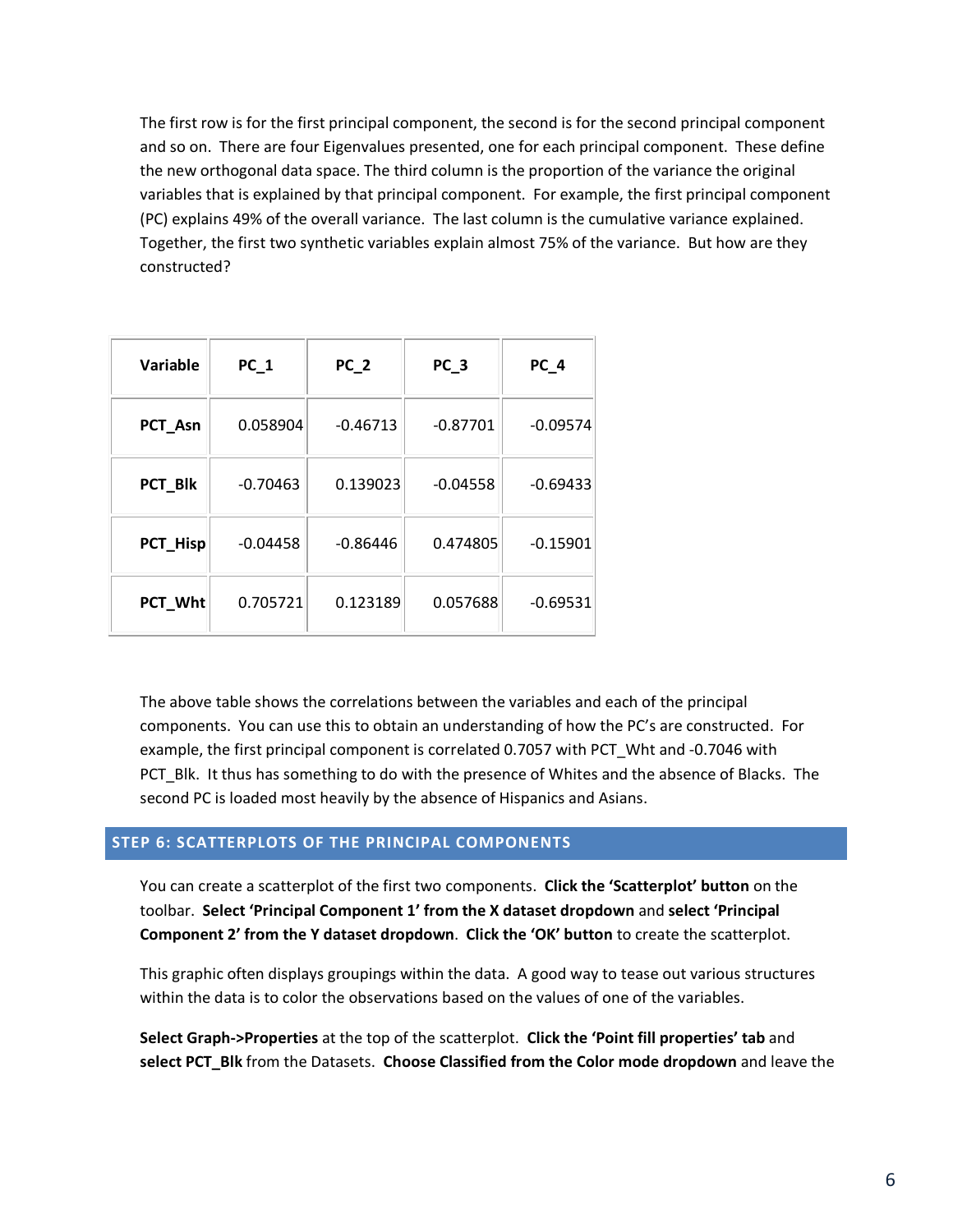defaults for Number of Classes and Classification Method (10, Quantiles). Then **select the Reverse Spectrum Color palette** to clearly distinguish the different values. We suggest this palette because the colors are very saturated and high values of PCT\_Blk will show in red. Click the 'OK' button to modify the scatterplot.



Scatterplot of PC 1 and 2 with the fill color set to PCT\_Blk

The bands of color reveal the internal structure of the data. The blue dots are the tracts with the lowest percentage of black population and red dots are the tracts with the highest percent of black population. You can brush select on the histograms of ethnicity, and then inspect the PC scatterplot, to obtain a better understanding of how the original variables load on the PC's.

## **STEP 7: PRINCIPAL COMPONENTS MAPS**

SpaceStat creates maps for the first two principal components. Look at these maps alongside histograms of the PC's (you will need to create histograms for the PC's by pressing the Histogram button and choosing the PC as the dataset). The first PC captures a good deal of the variability in PCT\_Wht and PCT\_Blk, and we would expect there to be similarities between maps of Principal component 1 and these two variables. Brush select on the maps and histograms for Principal component 1, PCT\_Wht and PCT\_Blk to confirm that their spatial patterns of variation are similar. You may need to zoom in on the map to see the variation around locations such as Detroit.